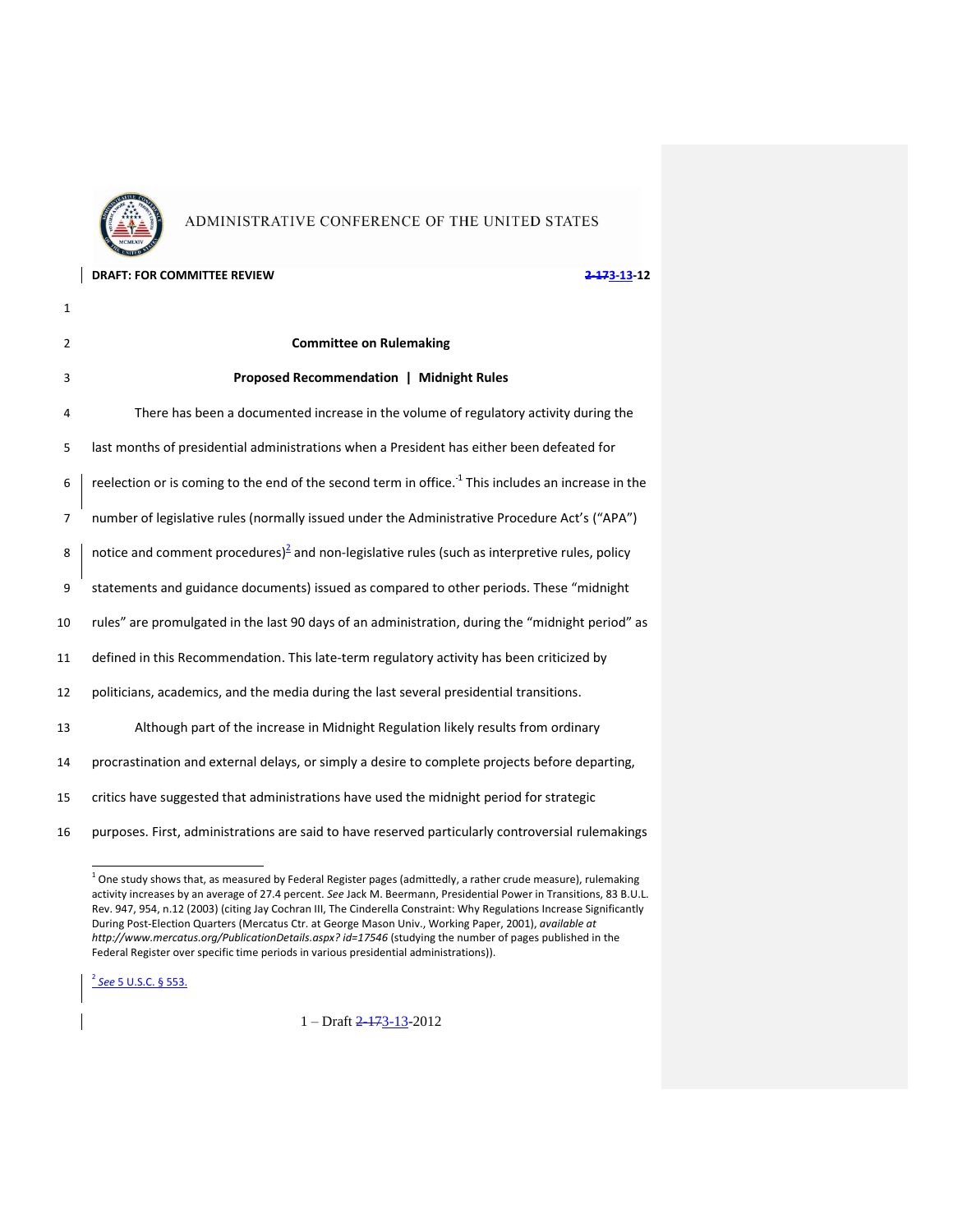

## **DRAFT: FOR COMMITTEE REVIEW 2-173-12 2-173-12** 17 for the final months of an outgoing incumbent President's term in order to minimize political 18 accountability and to maximize influence beyond the outgoing incumbent administration's 19 term. Such strategic timing is said to weaken the check that the political process otherwise 20 provides upon regulatory activity. Second, there is some concern about the quality of rules that 21 have been rushed through the rulemaking process without careful consideration. Third, some 22 fear that midnight rulemaking forces incoming administrations to expend substantial time, 23 energy, and political capital to reexamine the rules and remedy perceived problems with them. 3 24 25 Given this criticism, there have been many proposals for reform of midnight rulemaking, 26 some directed at limiting the ability of outgoing incumbent administrations to engage in it and 27 **others, some directed at enhancing the ability of incoming administrations to revise or rescind** 28 them, and others directed at encouraging incumbent and incoming administrations to 29 **collaborate and share information during the rulemaking process**. The Conference has found 30 that a dispassionate look at midnight rules reveals that most were under consideration long 31 before the November election and many were relatively routine matters not implicating new 32 | policy initiatives by <del>outgoing</del>incumbent administrations.<sup>4</sup> The Conference's study found that 33 while there are isolated cases of midnight rules that may have been timed to avoid  $\overline{a}$ <sup>3</sup> Although, similar concerns have been raised with respect to non-legislative rules issued during the midnight period, such rules are not the focus of this Recommendation because they can be easily modified or amended.

4 *See* Jack M. Beermann, Midnight Rules: A Reform Agenda (Draft Report Prepared for the Administrative Conference of the United States), *available at* http://www.acus.gov/wpcontent/uploads/downloads/2012/02/Midnight-Rules-Draft-Report-2-8-12.pdf.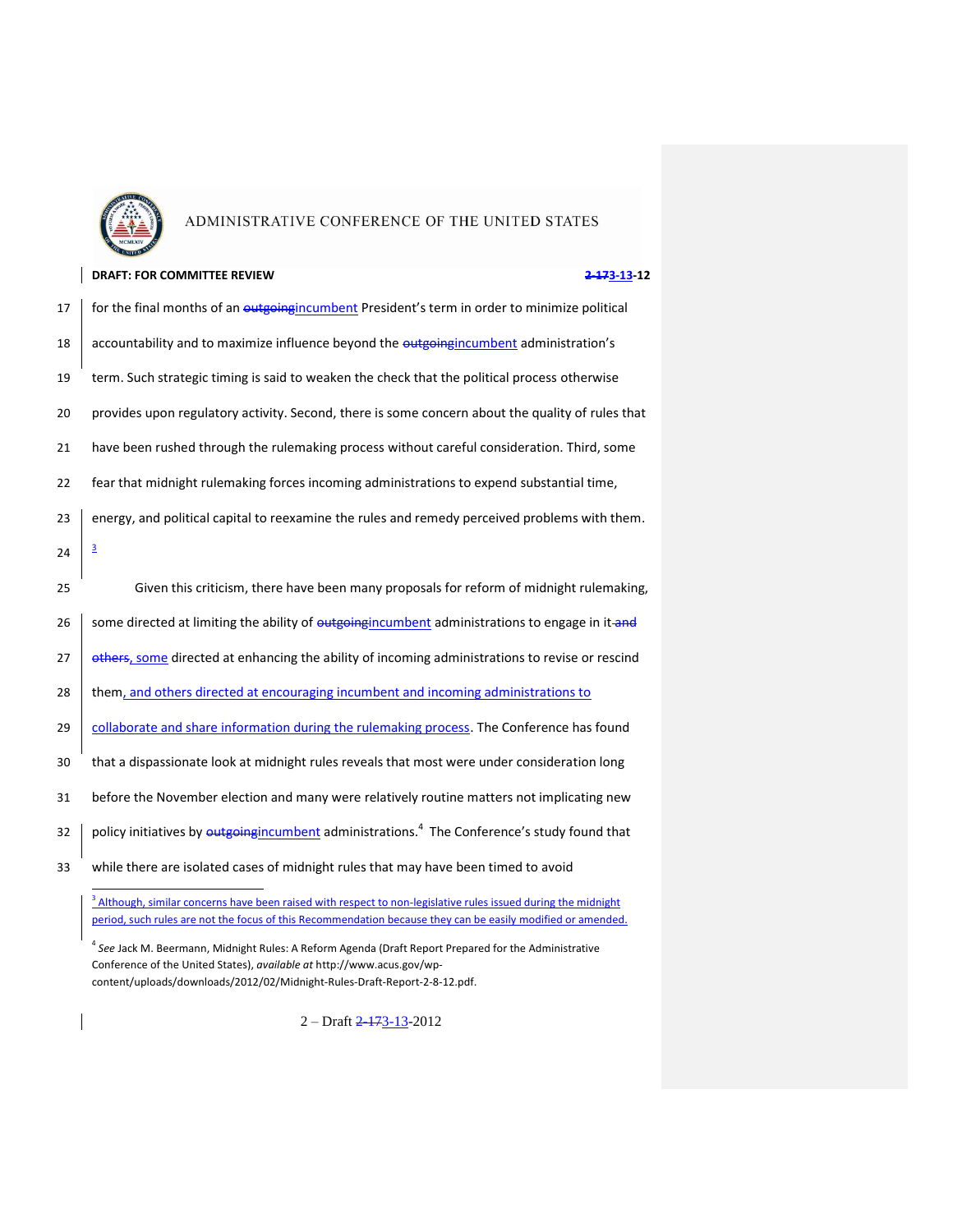

|    | <b>DRAFT: FOR COMMITTEE REVIEW</b><br>2-173-13-12                                                  |
|----|----------------------------------------------------------------------------------------------------|
| 34 | accountability or that represent efforts to extend the outgoing incumbent administration's         |
| 35 | policies into the future, the majoritymost of them appear to be the result of finishing tasks that |
| 36 | werewould have been inevitably delayed or derailed by the transition in presidencies.              |
| 37 | Accordingly, the unseemly perception of midnight rulemaking may beis likely worse than the         |
| 38 | reality. Nonetheless, midnight rulemaking can put a new administration in the awkward              |
| 39 | position of reviewing a substantial corpusgroup of rules and other actions to ensure quality and   |
| 40 | consistency with its policies.                                                                     |
| 41 | While it may be desirable to defer significant and especially controversial rulemakings            |
| 42 | until after the transition of a presidential administration, shutting the rulemaking process down  |
| 43 | during the transition period would be impractical given that numerous agency programs engage       |
| 44 | in constant regulatory activity, often with congressional deadlines.                               |
| 45 | The Conference believes that reforms aimed at curtailing midnight regulations should be            |
| 46 | aimed as precisely as possible at the activities that raisesraise the greatest causes for concern. |
| 47 | Reforms should target the problems of-quality and perceived political illegitimacy that arise      |
| 48 | from rules that are rushed through the regulatory process or that are initiated late in the        |
| 49 | outgoing incumbent administration's term.                                                          |
| 50 | This Recommendation proposes reforms aimed at addressing midnight rulemaking that                  |
| 51 | focus on curbing problematic rulemaking by outgoing incumbent administrations and enhancing        |
| 52 | the powers of incoming administrations to review midnight rules.                                   |

3 – Draft <del>2-173</del>-13-2012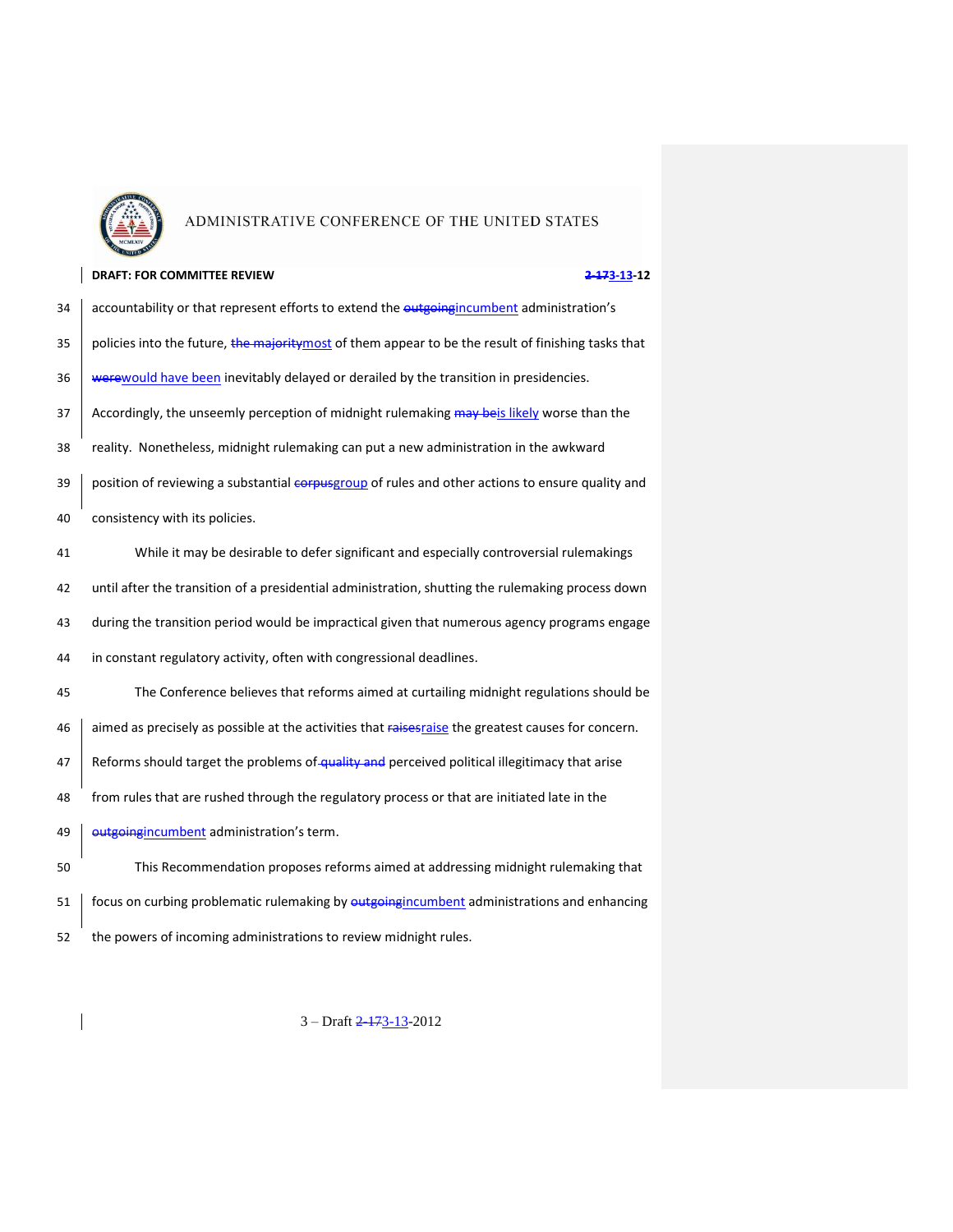

### ADMINISTRATIVE CONFERENCE OF THE UNITED STATES

|    | <b>DRAFT: FOR COMMITTEE REVIEW</b><br>2-173-13-12                                                   |                                |  |
|----|-----------------------------------------------------------------------------------------------------|--------------------------------|--|
| 53 | It is directed at addressing midnight rulemaking of "significant" legislative rules                 |                                |  |
| 54 | (normally issued under the APA's notice and comment procedures). <sup>5</sup> Agencies may also use |                                |  |
| 55 | their discretion to apply this Recommendation to non-legislative rules (such as interpretive        |                                |  |
| 56 | rules, policy statements, and guidance documents).                                                  |                                |  |
| 57 | <b>RECOMMENDATION</b>                                                                               |                                |  |
| 58 | Recommendations to Outgoing Incumbent Presidential Administrations:                                 |                                |  |
| 59 | Outgoing administrations Each incumbent administration should manage a transition in<br>1.          |                                |  |
| 60 | a way that ensures that all rules receive adequate consideration at all stepseach step of the       |                                |  |
| 61 | rulemaking process throughout its term in a way that avoids an actual or perceived rush of the      |                                |  |
| 62 | final stages of the process. Accordingly, substantialthe introduction of new significant            | Formatted: Font: Italic        |  |
| 63 | regulatory initiatives late in an outgoing incumbent administration's term should be avoided        | <b>Formatted: Font: Italic</b> |  |
| 64 | whenever possible.                                                                                  |                                |  |
| 65 | Where the volume of regulatory activity near the end of an incumbent<br>a.                          |                                |  |
| 66 | administration's term becomes overwhelming, agencies should focus on high                           |                                |  |
| 67 | priority actions and leave lower priority matters to the incoming administration.                   |                                |  |

<sup>5</sup> Executive Order 12866 defines a rule as "significant" when it is likely to have "an annual effect on the economy of \$100 million or more or adversely affect in a material way the economy, a sector of the economy, productivity, competition, jobs, the environment, public health or safety, or state, local, or tribal governments or communities; create a serious inconsistency or otherwise interfere with an action taken or planned by another agency; materially alter the budgetary impact of entitlements, grants, user fees, or loan programs or the rights and obligations of recipients thereof; or raise novel legal or policy issues arising out of legal mandates, the President's priorities, or the principles set forth in the Executive Order." *See* 58 Fed. Reg. 51735 (Oct. 4, 1993).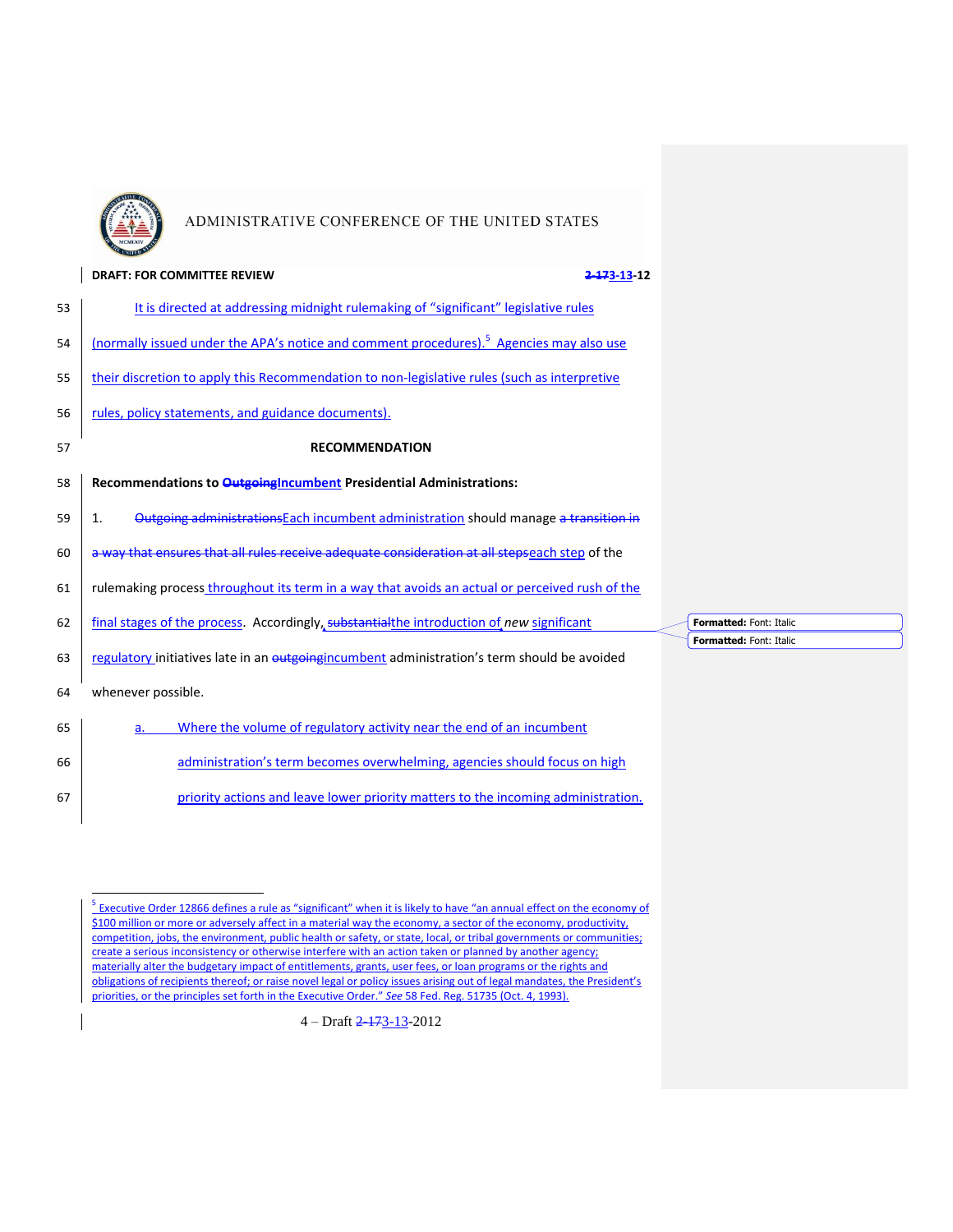

|    | <b>DRAFT: FOR COMMITTEE REVIEW</b><br><b>73-13-12</b>                                                           |
|----|-----------------------------------------------------------------------------------------------------------------|
| 68 | Absent an emergency, agencies should not initiate any new significant<br>b.                                     |
| 69 | rulemakings after or close to the date of a presidential election, unless the                                   |
| 70 | agency reasonably believes that the incoming administration would not object.                                   |
| 71 | tgoing Incumbent administrations should consider adopting deadlines to require<br>2.                            |
| 72 | encourage encouraging agencies to put allsignificant rulemaking proposals out for public                        |
| 73 | comment well before the date of the upcoming presidential election and to finish all                            |
| 74 | rulemaking complete rulemakings before the election when possible.                                              |
| 75 | When an outgoingincumbent administration issues a significant-or controversial rule<br>3.                       |
| 76 | during the midnight period, it should publicly explain the timing of the rule in the preamble of                |
| 77 | the final rule (and if feasible the preamble of the proposed rule). $\frac{5}{5}$ The explanation should        |
| 78 | include statements as to why the rule was proposed and issued so late in the term-and why it                    |
| 79 | was better to take this action rather than leave it for the incoming administration.                            |
| 80 | <u>Recommendation in paragraph 3 should also apply to significant or controversial</u>                          |
| 81 | non-legislative rules, such as interpretative rules, general statements of policy, or gu                        |
| 82 | documents.                                                                                                      |
| 83 | Incumbent administrations should refrain from issuing midnight rules<br><del>Outgoing</del> 4.                  |
| 84 | that address internal government operations, such as consultation requirements and funding                      |
| 85 | restrictions, unless there is a pressing need to act before the transition. While an                            |
| 86 | outgoingincumbent administration can suggest such changes to the incoming administration, it                    |
|    | In this Recommendation, the term "midnight period" refers to the last 90 days of a presidential administration. |

5 – Draft <del>2-173</del>-13-2012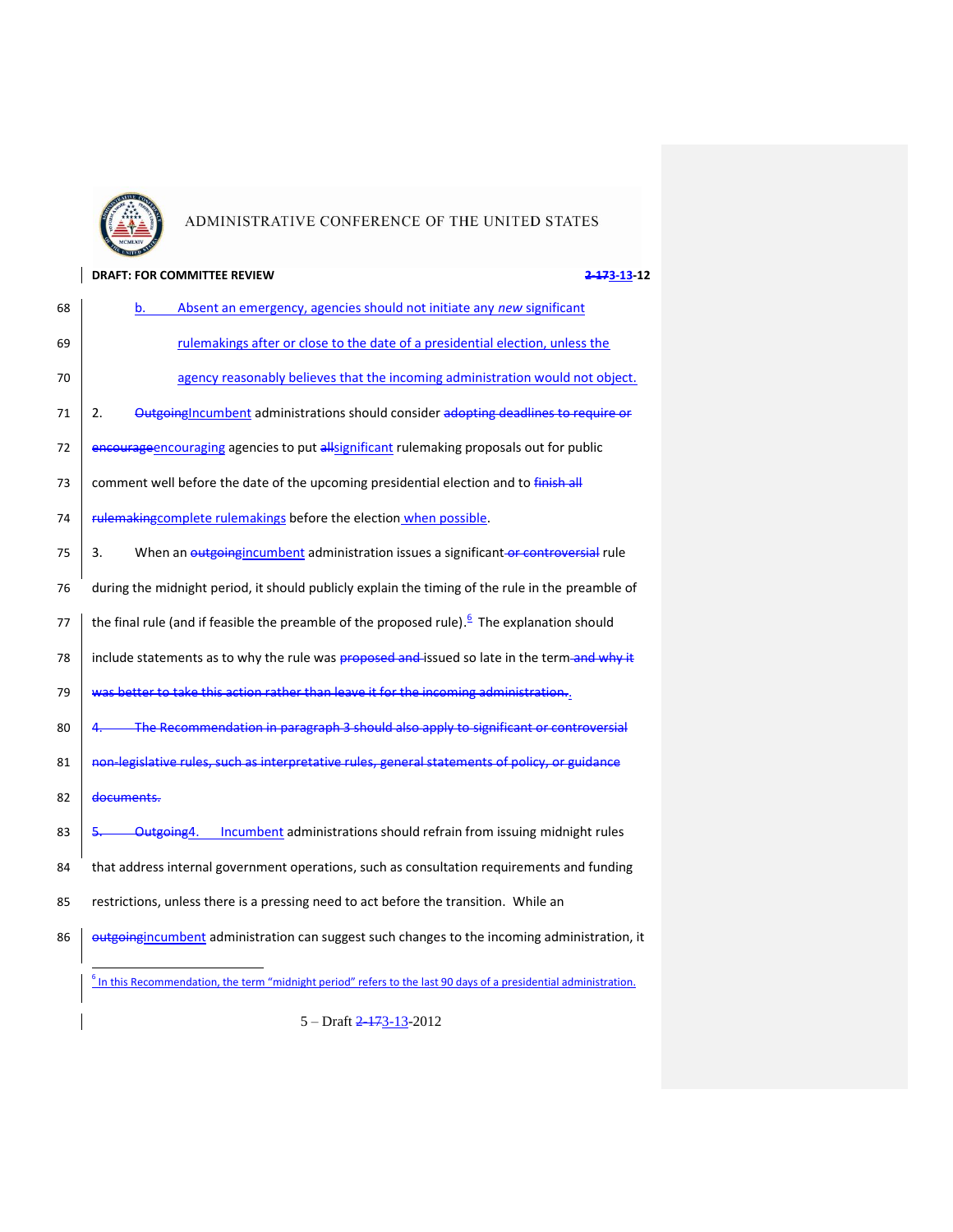

|     | <b>DRAFT: FOR COMMITTEE REVIEW</b><br>2-173-13-12                                                 |
|-----|---------------------------------------------------------------------------------------------------|
| 87  | is more appropriate to leave the final decision to those who would operate under the new          |
| 88  | requirements or restrictions.                                                                     |
| 89  | 65.<br>Post-election, outgoing incumbent administrations might propose thatshould share           |
| 90  | appropriate information about pending rulemaking be undertaken in collaborationactions and        |
| 91  | new regulatory initiatives with incoming administrations.                                         |
| 92  |                                                                                                   |
| 93  |                                                                                                   |
| 94  | <b>Recommendations to Incoming Presidential Administrations:</b>                                  |
| 95  | -6. An incoming administration that wishes to review some or all midnight rules that<br>7.        |
| 96  | have already gone into effect should solicit public comments comment on whether the rules         |
| 97  | under review should be amended, rescinded, or retained. In such cases, and whenever               |
| 98  | possible, the incoming administration should be allowed to rely on the original rulemaking        |
| 99  | record as well as any new comments received to support its ultimate decision of whether to        |
| 100 | retain, rescind, or amend a midnight rule.                                                        |
| 101 | Incoming administrations should publish the results of their review of midnight rules as<br>87.   |
| 102 | soon as a final decision is made to either retain the rule or propose amendments or rescission.   |
| 103 | <b>Recommendation to Congress:</b>                                                                |
| 104 | Congress should authorize incoming administrations to briefly suspend the effective<br>98.        |
| 105 | dates of published rules that have not yet gone into effect for up to 60 days in order to provide |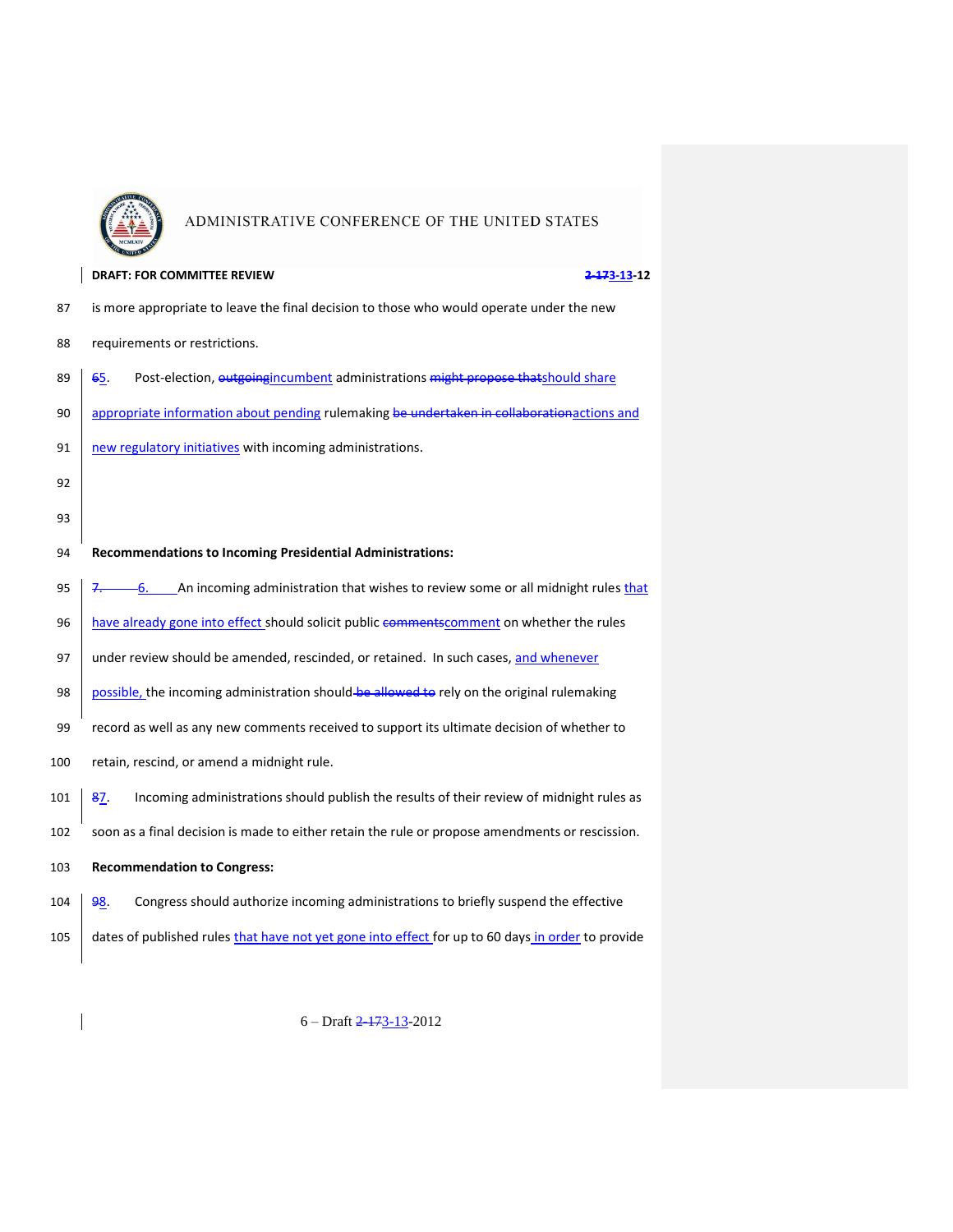

|     |                        | <b>DRAFT: FOR COMMITTEE REVIEW</b>                                                              | <del>-17</del> 3-13-12 |
|-----|------------------------|-------------------------------------------------------------------------------------------------|------------------------|
| 106 |                        | the incoming administration an opportunity to review the rules. Such authorization should       |                        |
| 107 | provide that:          |                                                                                                 |                        |
| 108 | a.                     | Unless otherwise specified by law, notice and comment should be employed                        |                        |
| 109 |                        | before the suspension whenever possible even if the public comment period                       |                        |
| 110 |                        | needs to be shorter than normal.                                                                |                        |
| 111 | b.                     | If prior notice and comment before an effective date is delayed is not possible                 |                        |
| 112 |                        | because the rule's effective date is imminent, incoming administrations should                  |                        |
| 113 |                        | solicit public comments while the rules are under review on whether the rule                    |                        |
| 114 |                        | should be allowed to go into effect immediately and on whether the rule itself                  |                        |
| 115 |                        | should be retained, rescinded, or amended.                                                      |                        |
| 116 |                        | In the absence of congressional authorization, agencies should follow these practices to the    |                        |
| 117 | extent feasible.       |                                                                                                 |                        |
| 118 | <b>Recommendations</b> |                                                                                                 |                        |
| 119 |                        | <b>Recommendation to the Office of Federal Agencies Register:</b>                               |                        |
| 120 |                        | 10. Where the volume of regulatory activity near the end of an outgoing administration's        |                        |
| 121 |                        | term becomes overwhelming, agencies should focus on high priority actions and leave lower       |                        |
| 122 |                        | priority matters to the incoming administration.                                                |                        |
| 123 | 11.                    | Absent an emergency, agencies should not initiate any major or potentially controver            |                        |
| 124 |                        | rulemakings after or close to the date of a presidential election, unless the agency reasonably |                        |
| 125 |                        | believes the incoming administration would not object.                                          |                        |
|     |                        |                                                                                                 |                        |

7 – Draft <del>2-173</del>-13-2012